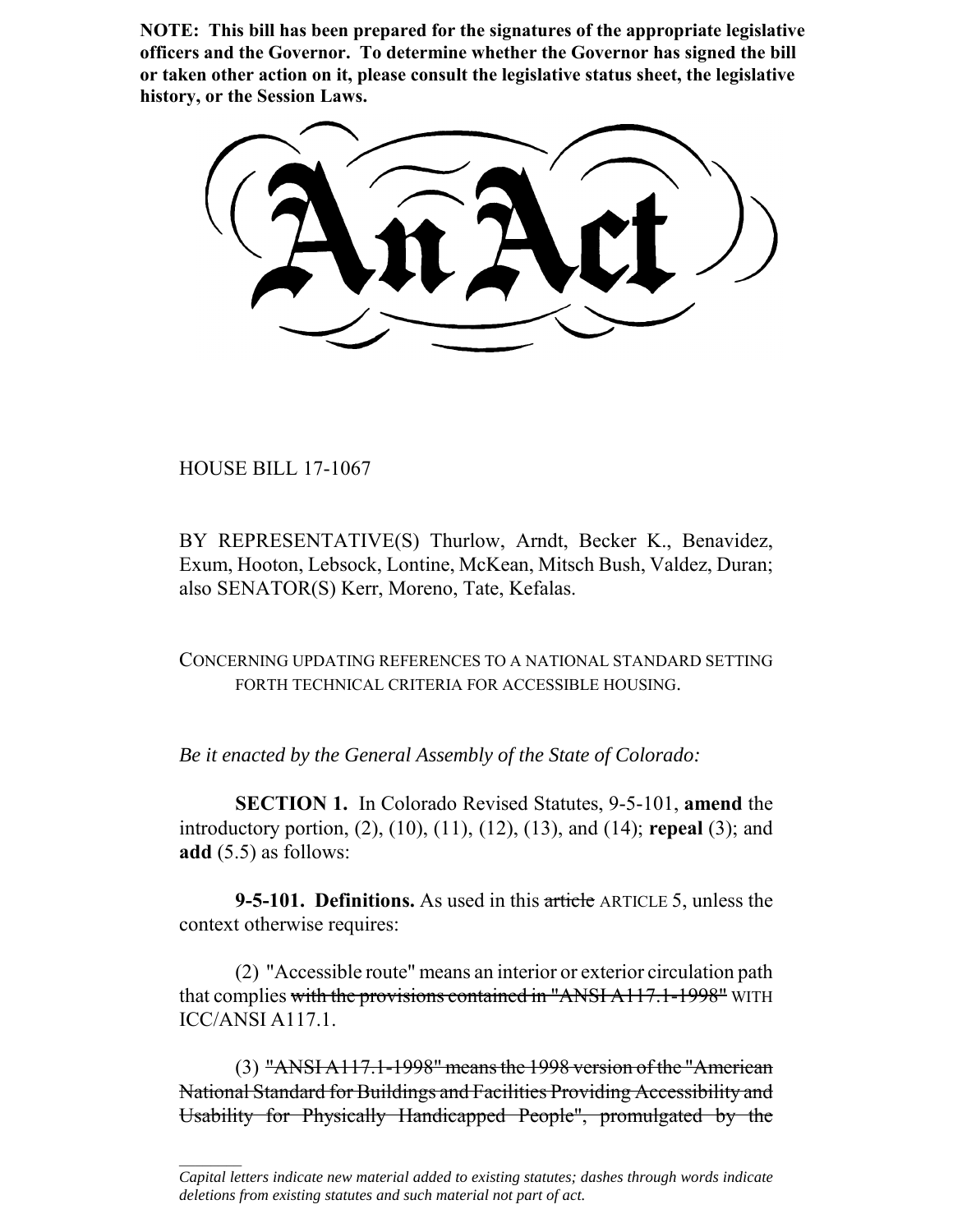## American national standards institute.

(5.5) "ICC/ANSI A117.1" MEANS THE "ACCESSIBLE AND USABLE BUILDINGS AND FACILITIES" STANDARD, OR ANY SUCCESSOR STANDARD, PROMULGATED AND AMENDED FROM TIME TO TIME BY THE INTERNATIONAL CODE COUNCIL.

(10) "Type A dwelling unit" means a dwelling unit designed in accordance with the provisions of ANSI A117.1-1998 WITH ICC/ANSI A117.1, section 1002, OR ANY SUCCESSOR SECTION WITHIN ICC/ANSI A117.1.

(11) "Type A multistory dwelling unit" means a multiple story dwelling unit with a ground story level designed in accordance with the provisions of ANSI A117.1-1998 WITH ICC/ANSI A117.1, section 1002, OR ANY SUCCESSOR SECTION WITHIN ICC/ANSI A117.1, and, if provided, accessible laundry facilities on the ground story level.

(12) "Type B dwelling unit" means a dwelling unit with a ground floor level designed in accordance with the provisions of ANSI A117.1-1998 WITH ICC/ANSI A117.1, section 1003, OR ANY SUCCESSOR SECTION WITHIN ICC/ANSI A117.1.

(13) "Type B multistory dwelling unit" means a multiple-story dwelling unit with a ground story level that is designed in accordance with the provisions of ANSI A117.1-1998 WITH ICC/ANSI A117.1, section 1003, OR ANY SUCCESSOR SECTION WITHIN ICC/ANSI A117.1, and, if provided, accessible laundry facilities on the ground story level.

(14) "Type B visitable ground floor" means a multiple-story dwelling unit with an accessible entrance and toilet facility designed in accordance with the provisions of ANSI A117.1-1998 WITH ICC/ANSI A117.1, section 1003, OR ANY SUCCESSOR SECTION WITHIN ICC/ANSI A117.1.

**SECTION 2.** In Colorado Revised Statutes, 9-5-102, **amend** (2) as follows:

**9-5-102. Disabilities covered - purpose.** (2) **Design criteria.** Design criteria shall MUST comply with the 1998 version of the "American

PAGE 2-HOUSE BILL 17-1067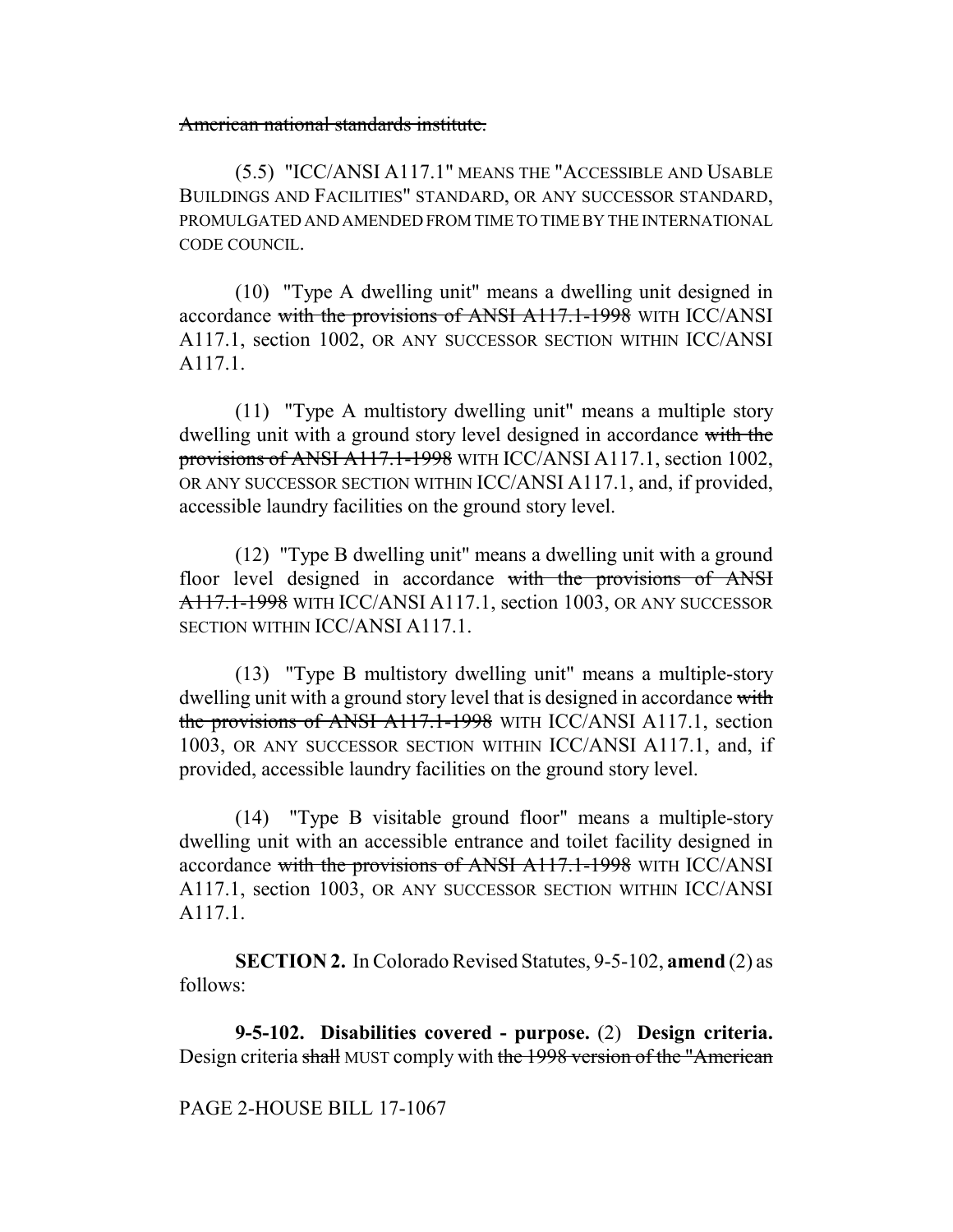National Standard for Buildings and Facilities Providing Accessibility and Usability for Physically Handicapped People", promulgated by the American national standard institute, commonly cited as "ANSI A117.1-1998" ICC/ANSI A117.1.

**SECTION 3.** In Colorado Revised Statutes, 9-5-103, **amend** (3) introductory portion and (3)(a) as follows:

**9-5-103. Applicability of standards - enforcement.** (3) Any building or facility that would have been subject to the provisions of this article THIS ARTICLE 5 but was under construction prior to July 1, 1976, shall MUST comply with the following:

(a) If the walls or defining boundaries of an element or space are altered, then the altered element or space shall comply with the applicable provisions of section 9-5-105, unless such alteration is technically infeasible. If full compliance with this article is technically infeasible, compliance shall be implemented up to the point of technical infeasibility. No alteration shall be undertaken that negatively impacts accessibility of a building or facility pursuant to ANSI A117.1-1998 TO ICC/ANSI A117.1. This paragraph  $(a)$  SUBSECTION  $(3)(a)$  shall not be construed to require the moving of any existing walls not otherwise planned to be moved.

**SECTION 4.** In Colorado Revised Statutes, 24-34-502.2, **amend** (3) as follows:

**24-34-502.2. Unfair or discriminatory housing practices against individuals with disabilities prohibited.** (3) Compliance with the appropriate requirements of the American national standard for buildings and facilities providing accessibility and usability for individuals with physical disabilities "ACCESSIBLE AND USABLE BUILDINGS AND FACILITIES" STANDARD, OR ANY SUCCESSOR STANDARD, PROMULGATED AND AMENDED FROM TIME TO TIME BY THE INTERNATIONAL CODE COUNCIL (commonly cited as ANSI A117.1 ICC/ANSI A117.1) suffices to satisfy the requirements of paragraph (c) of subsection  $(2)$  SUBSECTION  $(2)(c)$  of this section.

**SECTION 5.** In Colorado Revised Statutes, 42-4-1208, **amend**  $(2)(e)(II)(B)$  as follows:

PAGE 3-HOUSE BILL 17-1067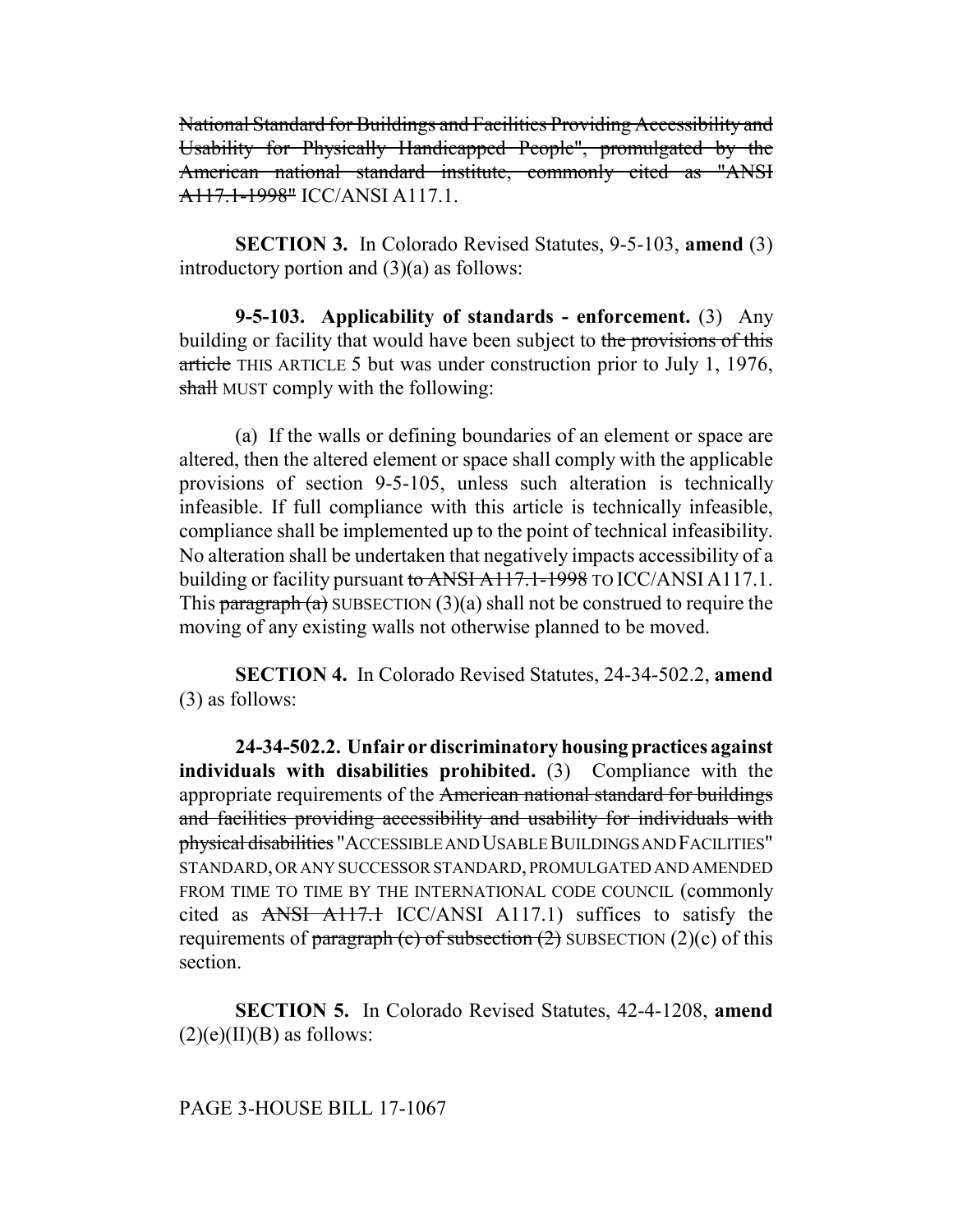**42-4-1208. Reserved parking for persons with disabilities applicability - rules.** (2) **Use of plate or placard.** (e) (II) (B) The technical standards for accessible parking spaces should meet or exceed section 502, OR ANY SUCCESSOR SECTION, of the 2009 version of ANSI A117.1 "ACCESSIBLE AND USABLE BUILDINGS AND FACILITIES" STANDARD, or any succeeding standard, published PROMULGATED AND AMENDED FROM TIME TO TIME by the international code council (COMMONLY CITED AS ICC/ANSI A117.1).

**SECTION 6. Act subject to petition - effective date applicability.** (1) This act takes effect at 12:01 a.m. on the day following the expiration of the ninety-day period after final adjournment of the general assembly (August 9, 2017, if adjournment sine die is on May 10, 2017); except that, if a referendum petition is filed pursuant to section 1 (3) of article V of the state constitution against this act or an item, section, or part of this act within such period, then the act, item, section, or part will not take effect unless approved by the people at the general election to be held in November 2018 and, in such case, will take effect on the date of the official declaration of the vote thereon by the governor.